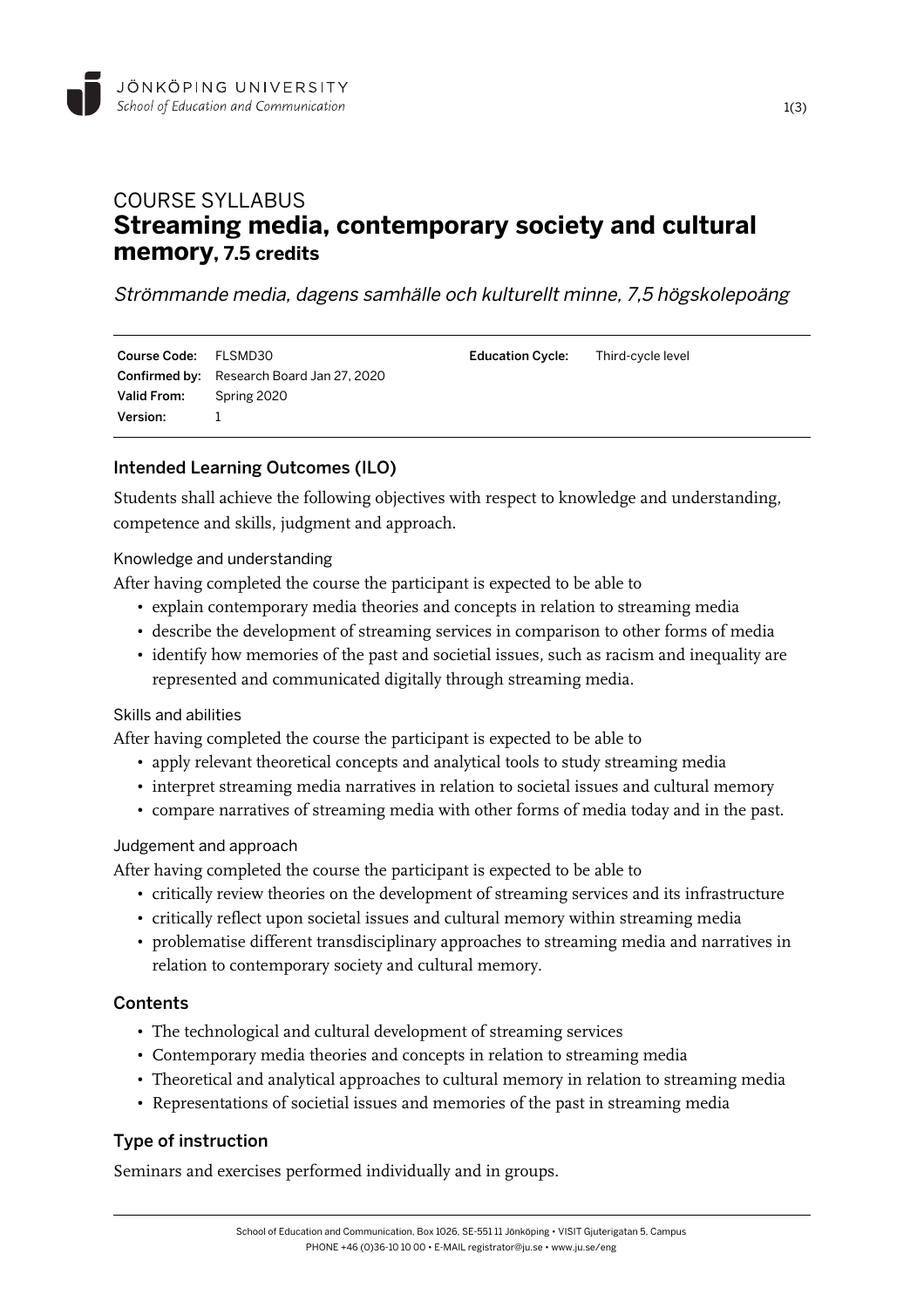The teaching is conducted in English.

## **Prerequisites**

To be admitted to the course, the applicant must meet the general entry requirements for doctoral programmes, i.e. have been rewarded a degree at second-cycle level, or have achieved at least 240 credits, of which a minimum of 60 credits must have been achieved at second-cycle level.

English proficiency corresponding to English 6, or English course B in the Swedish upper secondary school system, is required.

# Examination and grades

The course is graded Fail (U) or Pass (G).

The examination is based on an individually written assignment and an individual seminar presentation.

More information about assessment of the specific goals and grading criteria will be provided to participants at the start of the course.

# Course evaluation

The instruction is followed up throughout the course. Course evaluation will take place at the end of the course and will be conducted via the online course management system. Course evaluations will be compiled and commented upon by the course coordinator and shared with the programme responsible. Course assessment will be the foundation for future course planning.

# Course literature

Baker, Cory & Wiatrowski, Myc (2017). The age of Netflix: Critical essays on streaming media, digital delivery and instant acess. Jefferson, NC: McFarland & Company. (248 pages)

Deuze, Mark & Prenger, Mirjam (2019). Making media: Production, practices, and professions. Amsterdam, Netherlands: Amsterdam University Press. (selected parts, 150 pages)

Erll, Astrid (2011). Memory in culture. Houndmills, England: Palgrave Macmillan. (selected parts, 150 pages)

Gambarato, Renira R., Alzamora, Geane & Tárcia, Lorena (2020). Theory, development, and strategy in transmedia storytelling. New York, NY: Routledge. (selected parts, 50 pages)

Han, Byung-Chul (2015). The burnout society. Stanford, CA: Stanford University Press. (69 pages)

Han, Byung-Chul (2018). The expulsion of the other. Cambridge, England: Polite. (90 pages)